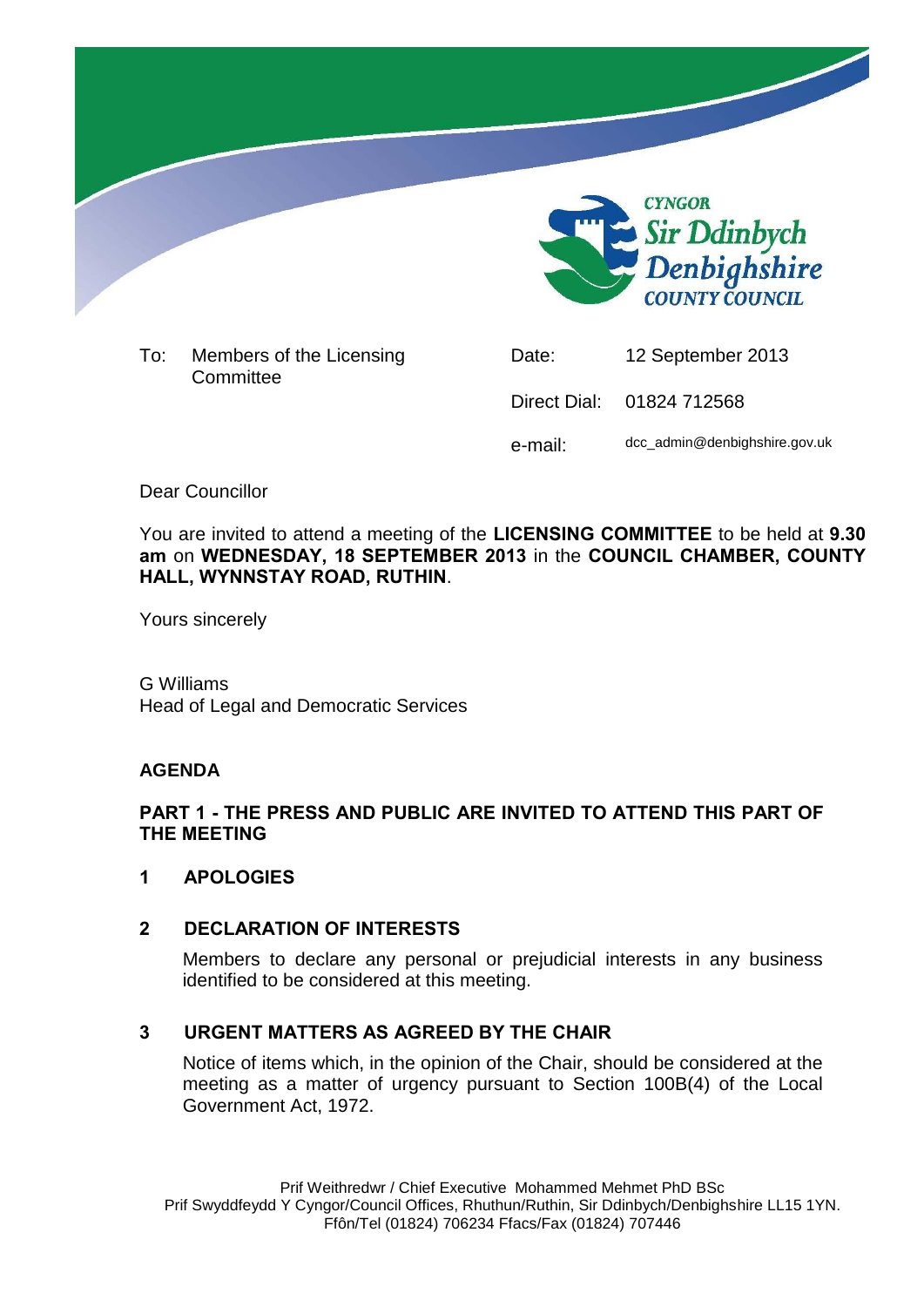## **4 MINUTES** (Pages 7 - 20)

To receive the –

- (a) minutes of the Licensing Committee held on 12 June 2013 (copy enclosed), and
- (b) minutes of the Special Licensing Committee held on 27 June 2013 (copy enclosed).

## **5 LICENSING ACT 2003 - LICENSING AUTHORITY AS RESPONSIBLE AUTHORITY** (Pages 21 - 24)

To consider a report by the Head of Planning and Public Protection (copy enclosed) informing members of arrangements made to enable the Licensing Authority to carry out its functions as a Responsible Authority and seeking approval to delegate the function of the Responsible Authority on behalf of Licensing to the Senior Community Enforcement Officer.

## **6 UPDATE ON REVIEW OF LICENSING FEES AND CHARGES FOR 2013/14** (Pages 25 - 30)

To consider a report by the Head of Planning and Public Protection (copy enclosed) updating members on progress with the review of the licensing fees and charges for 2013/14.

## **7 REVIEW OF HOUSE TO HOUSE AND STREET COLLECTION POLICIES** (Pages 31 - 50)

To consider a report by the Head of Planning and Public Protection (copy enclosed) seeking members' review of the policies for the allocation and monitoring of Street Collection and House to House Collection permits.

### **8 LICENSING COMMITTEE FORWARD WORK PROGRAMME 2013/14** (Pages 51 - 52)

To consider the Licensing Committee's Forward Work Programme (copy enclosed).

### **PART 2 - CONFIDENTIAL ITEMS**

It is recommended in accordance with Section 100A(4) of the Local Government Act 1972, that the Press and Public be excluded from the meeting during consideration of the following items of business because it is likely that exempt information as defined in paragraphs 12 and 14 of Part 4 of Schedule 12A of the Act would be disclosed.

### **9 REVIEW OF A LICENCE TO DRIVE HACKNEY CARRIAGE AND PRIVATE HIRE VEHICLES - DRIVER NO. 044473** (Pages 53 - 78)